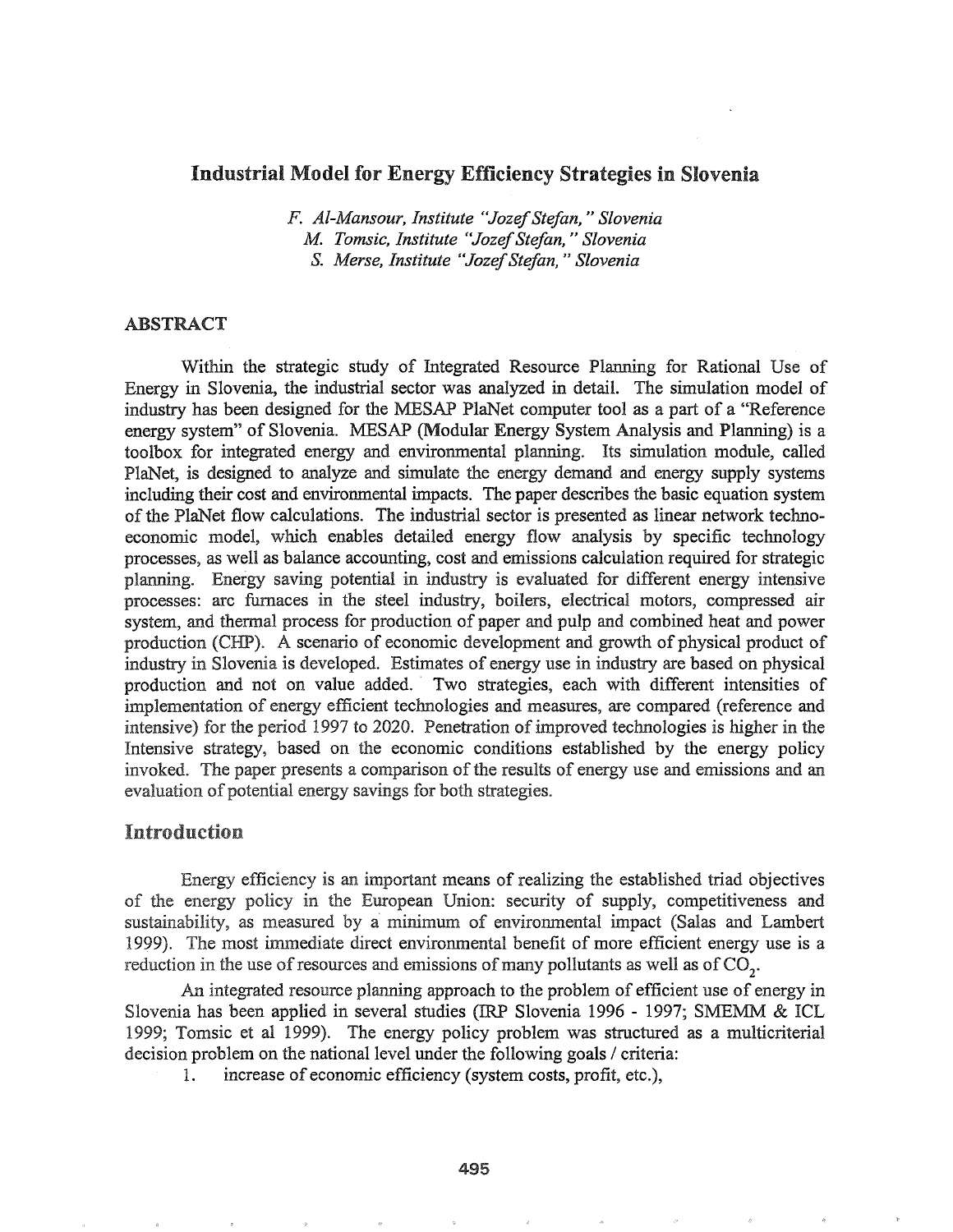- 2. increase of reliability and efficiency of supply (LOLE, import dependency, etc.),
- 3. reduction of environmental pollution (emissions of  $SO_2$ , CO, NO<sub>X</sub>, N<sub>2</sub>O), 4. social acceptability (unemployment, no. of new jobs, etc.).
- social acceptability (unemployment, no. of new jobs, etc.).

End use in some sectors, especially industry and households, were considered in detail. A modeling approach to energy processes in industry and the results of simulations that were used in the multicriteriaI strategy evaluation are presented.

# Modeling Tools

An energy system analysis toolbox, MESAP (Modular Energy System Analysis and Planning Environment) for integrated energy and environmental planning, has been developed at the Institute for Energy Economics and the Rational Use of Energy (IER), University of Stuttgart (MESAP 1999). It has been created to conduct medium to long term policy analysis for local, regional and global strategies concerning energy and environmental systems. Its simulation module, called PlaNet (planning Network), is designed to analyze and simulate the energy demand and energy supply systems including their costs and environmental impacts. PlaNet is an accounting type linear simulation model that uses a scenario technique to explore the impact of different political strategies. Several other tools from the MESAP toolbox, including optimization modules can be applied to the model developed for PlaNet.



*specific emissions*<sub>*IMPR</sub>* < *specific emissions*<sub>STAND</sub></sub>

#### Figure 1. Technology Analysis Approach - Modeling by a Parallel Process

MESAP enables a technology-oriented modeling approach where several competitive technologies that supply energy services are represented with parallel processes (Figure 1). Process input and output flows are connected to commodities (vertical lines) and all together a network model named Reference Energy System (RES). The volume of a service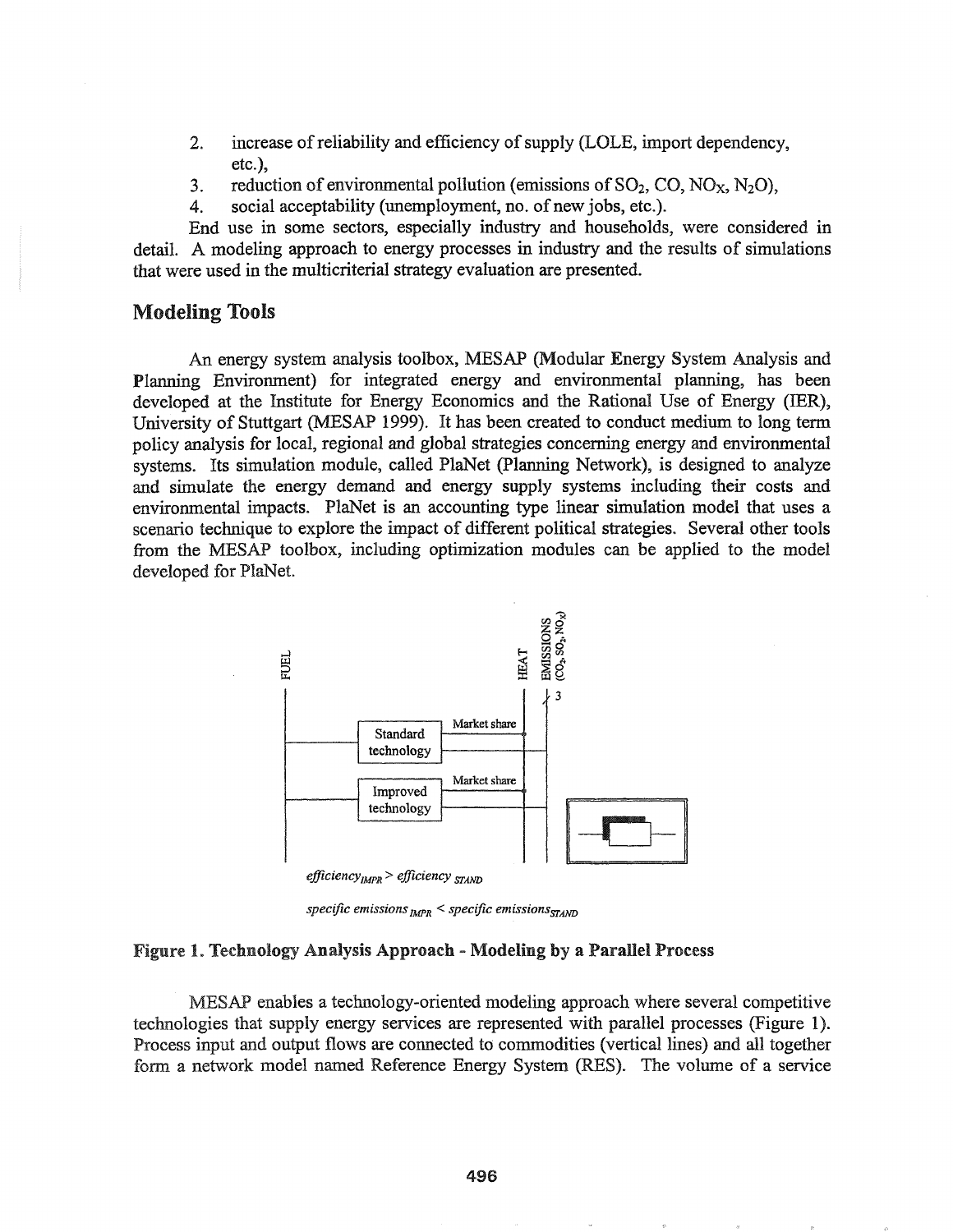supplied by a technology (heat, for example) is defined by market shares<sup>1</sup> that split the service demand (commodity) between the processes (technologies) that demand this service. Process flow relations are defined by set of linear equations, freely defined for each process<sup>2</sup>, for example from Figure 1:

### *Heat* <sup>=</sup> *Fuel* \**Efficiency*

### *Emissions* <sup>=</sup> *Fuel* \**Emission factor*

In the studies referred to earlier, a complete reference energy system, covering all the demand and supply sectors of Slovenia, was implemented. In this article, we will focus on describing the simulation results in the industrial sector.

## Reference Energy System for Industry

The manufacturing industry in Slovenia is dissaggregated to 14 branches according to the Standard Classification of Activities (based on Nace Rev. 1). Three energy intensive subbranches are- dealt with separately: steel and ferro-alloys production *(DIs),* aluminum production ( $DJ_{AL}$ ), and pulp and paper production ( $DE_{21.1}$ ). The main structure of the industrial model (SLO\_I) presented in the form of the reference energy system is shown in Figure 2.

The model includes 170 processes and 60 commodities. Industrial technology processes implemented in the RES model for all branches are divided into five groups:

- 1. Electrical motors:
- @ Variable Speed Drive .
- Standard / Improved motor technology
- 2. Compressed air systems:
- Standard / Improved (implemented energy efficiency measures)
- 3. Electrical processes  $&$  appliances and other electricity use,
- 4. Thermal processes,
- 5. Space heating (season temperature correction process -climate),
- 6. Non-energy use.

Additional processes for energy intensive sub-branches are:

- a Aluminum electrolysis  $(DJ_{AL})$ ,
- b Electrical arc furnaces processes *DIs*
- @ Standard / Improved (implemented energy efficiency measures)
- c Paper and pulp production thermal processes
- Standard / Improved (implemented energy efficiency measures) Aggregated processes for the whole industry are:

1. Heat and steam boilers:

by fuel type, standard / improved (implemented energy efficiency measures)

<sup>&</sup>lt;sup>1</sup> Market shares are exogenously defined by other tools and are input parameters for simulation.

 $2<sup>2</sup>$  The number of equations depends on the number of fuels (energy carrier) and emissions modeled in each process.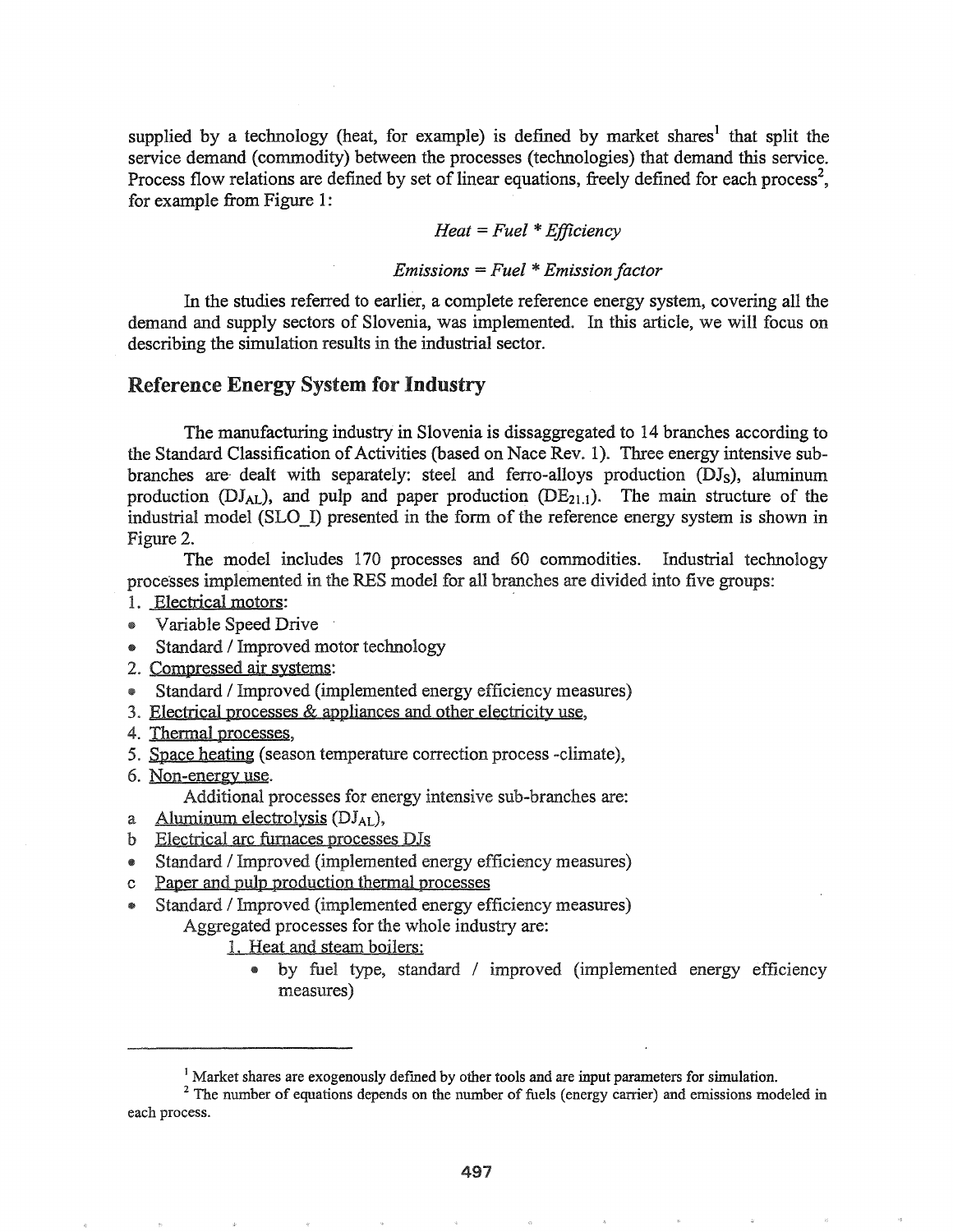

Figure 2. The Main Structure of the RES of Industrial Sector

 $\begin{array}{c} 498 \\ 20 \end{array}$ 

 $\hat{\theta}$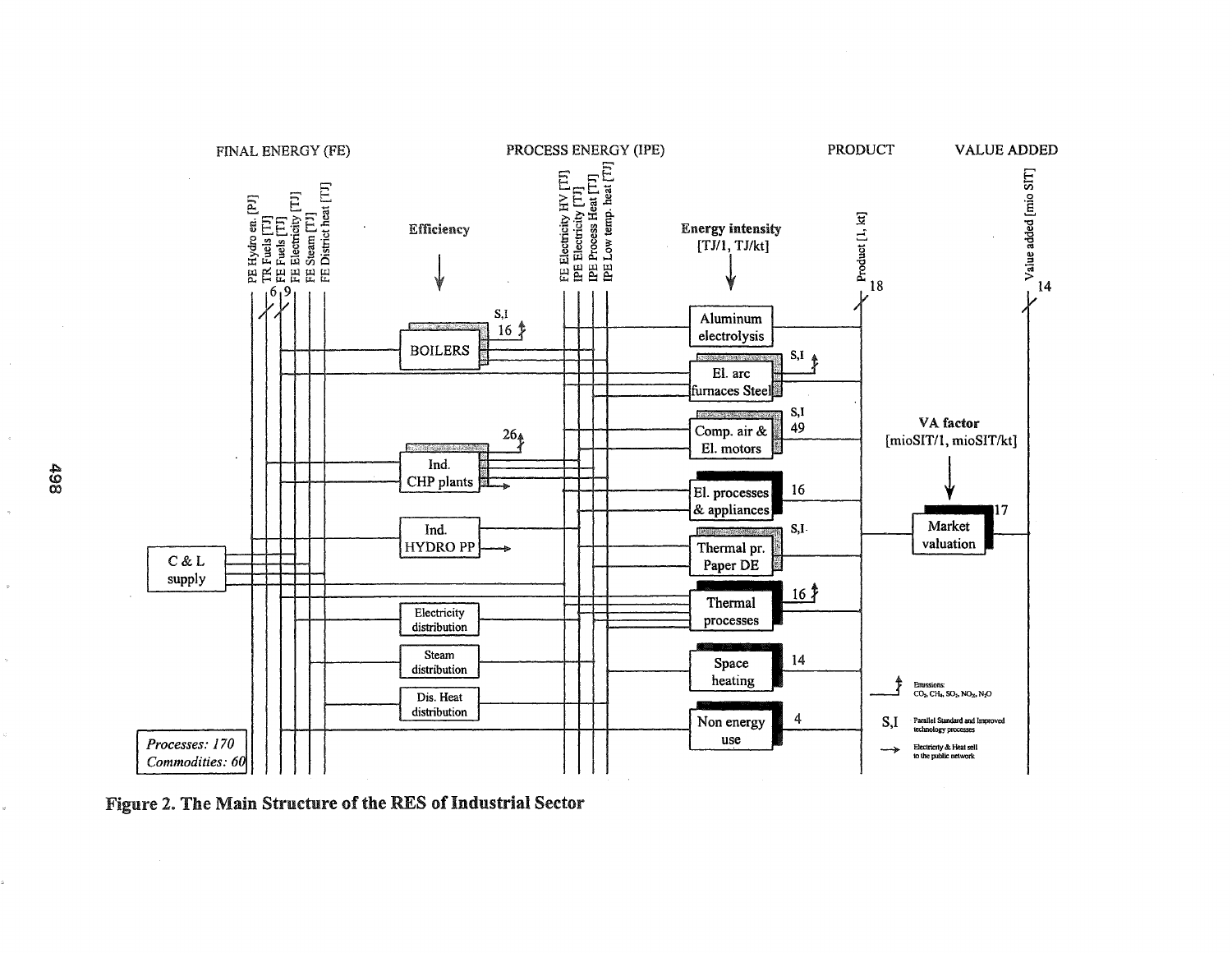



2. Industrial CHP

 $\bullet$ by technology (existing / new) and fuel type

3. Industrial small hydropower plants.

A sub-model of electrical motors and compressed-air systems (technology part aggregated for whole sector) is shown in Figure 3. Electrical motors (EM) are grouped by type, into asynchronous electrical motors and other motors (DC, etc), by size, into classes below and over 100kW (standard and improved technology), and with optional variable speed drives (VSD).

Value added typically drives econometric models of energy consumption.  $As$ Slovenia is a transition country, energy service demand is better correlated with physical product growth than with value added because value added will grow faster than the volume of physical product. For this reason, we decided to add an additional commodity level using physical products (expressed as index or in kilotons of aluminum, steel, or paper products per year). For each industrial sub-sector, we defined a "market valuation" process (Figure 4). Expectations regarding the ratio between value added and physical product are provided by comparative analysis between the present situation and possible development of terms of trade for each sector.

For industrial production processes, the energy intensity is defined as the ratio between fuel or energy (carrier) consumption and the physical product of industrial (sub) branch for each type of fuel or energy used.

Direct electricity consumers in industry (five companies in three sub-branches on the transmission networks) are treated separately. We used expert judgment to divide the available data on fuel consumption to industrial branches as:

• fuels used in industrial processes (thermal processes),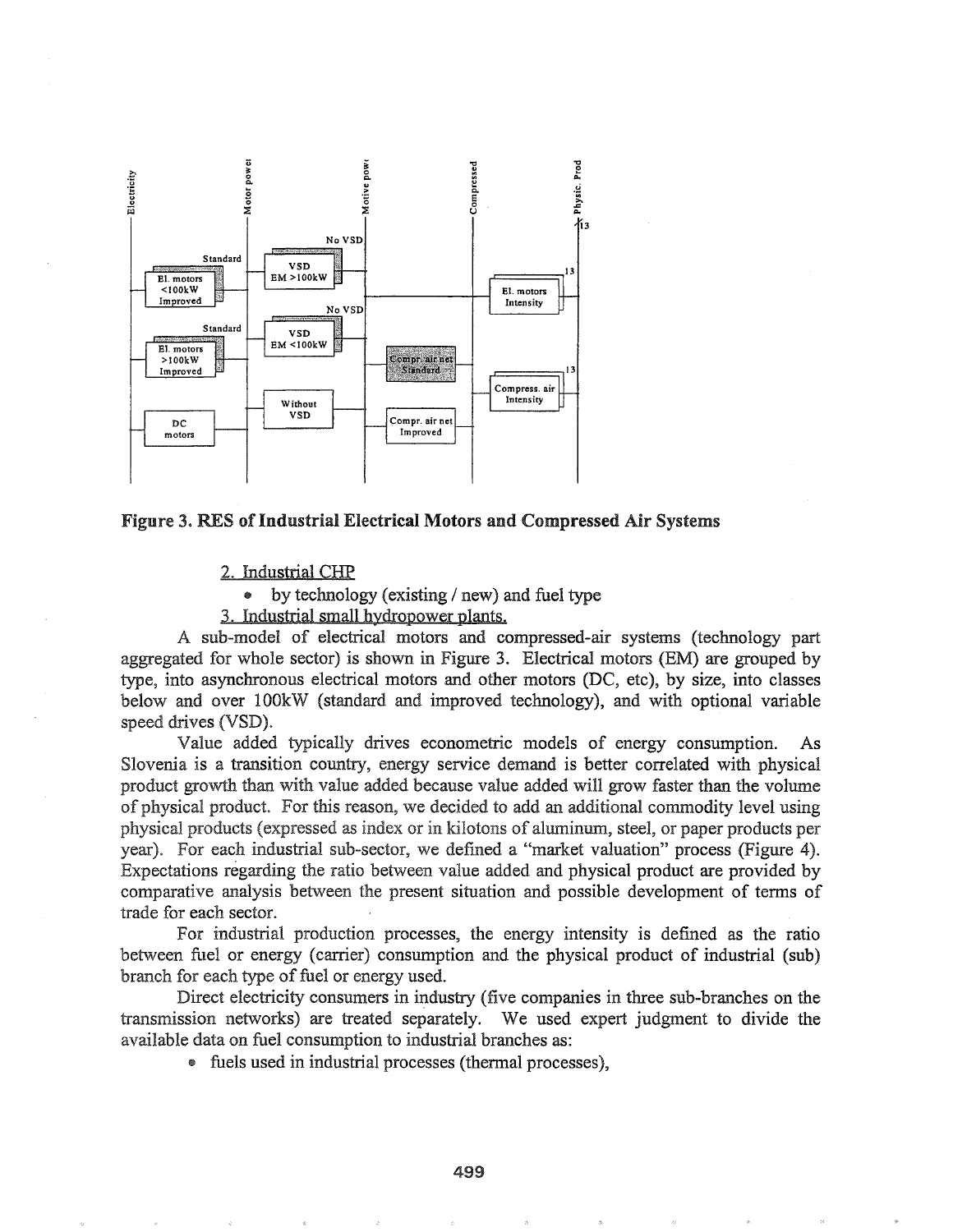.. fuels used in small-scale industrial boilers for producing low-temperature and process heat for industrial processes (thermal processes and space heating processes).

## Scenario and Strategies

#### Scenario of Economic Development

The scenario of economic development of Slovenia is adopted from the scenario used in previous studies (SMEEM  $&$  ICL 1999; Strmsnik 1995; Strmsnik et al. 1999). In the planning period  $1997 - 2020$ , the average annual value added growth is presumed to be 3,6% in Slovenia. Presumed sectoral breakdown of GDP at the end year 2020 is:

- Service sectors, 72,5%,
- Industry (all production sectors), 25%,



• Agriculture, 2,5%.

tD *Growth ofPhysical Products • Growth ofValue Added*

# Figure 4. Growth of Value Added and Physical Products in Industry to 2020 based on 1997

The estimated average growth of physical products in industry is 2,4% per year. It varies from -1% to 4,7% yearly by branches and is considered as an appropriate proxy for the energy services demand. The assumed growth of the value added and physical product of manufacturing industry input data for the economic development scenarios are presented in Figure 4.

## Energy Efficiency Strategies

Two strategies with different intensities of implementation of energy efficient technologies and measures are proposed: 'Reference-REF' and 'Intensive-INT'. Based on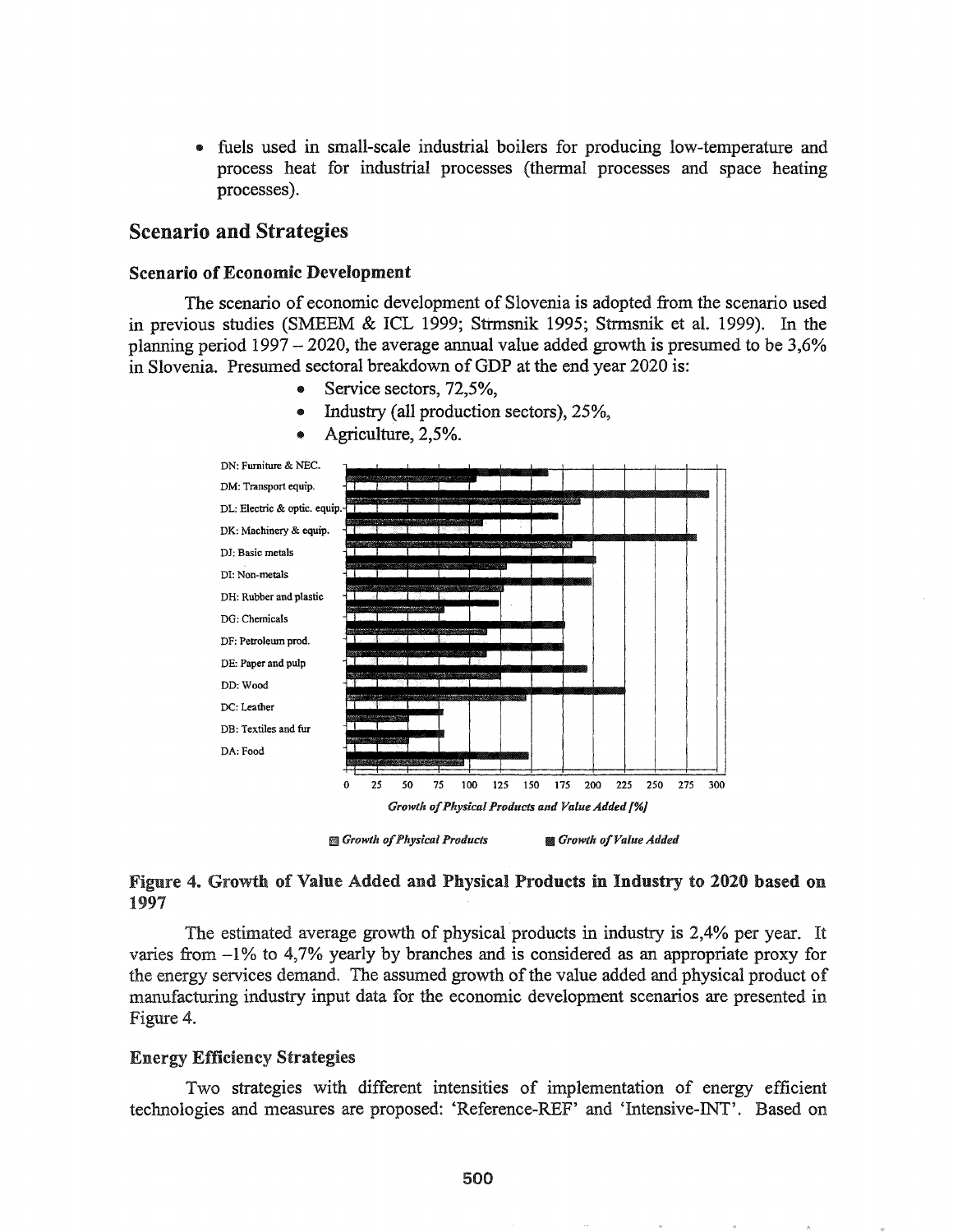economic conditions established by respective energy policies, penetration of improved technologies is considerably higher in the Intensive strategy~

- Reference strategy-REF: Energy efficiency measures are similar to the present situation with minimal energy efficiency programs, at the level of general promotion only.
- Intensive strategy-INT: Cost effective potential at the demand side is stimulated to be achieved with higher speed and higher capital intensity to gain cost effectiveness and additional environmental benefits. Some instruments for the support of high speed penetration of energy efficiency measures and technologies are considered:
	- additional energy tax (20%) for services and households sectors,
	- facilities of taxes by use of co-operative instruments,
	- financial stimulation and subsidies for investments in energy efficiency measures and technologies,
	- demand side management programs.

### Energy Saving Potential

Energy efficiency strategies for the industry consist of sets of energy efficiency measures based on the results of several studies (ETSU and lIS 1996; Kozuh, Spendal and Selan 1997) and assessment of experts.

The potential energy savings for each technology are identified using the analytical methods with a "least cost" financial analysis approach. A benefit of this approach is that it allows the identification of the scope for cost-effective energy savings as a function of supplied fuel prices and differing investment criteria.

The technical measures for improving energy efficiency considered as cost-effective for different technologies are:

- @ Electric arc furnaces (steel production): scrap preheating, scrap selection, oxy-fuel burners, additional sidewall burners and auto-slagging system.
- Paper making processes (drying and other): improvement drying in paper making and reduced size wetting in paper finishing, humidity control of pre-drying, nipco roll and impulse drying in the press section, humidity control of post-drying, reduced size wetting in presses.
- Boiler plants (all industry): improvement measures for all boilers: variable speed drives, oxygen trimming, decentralized boiler house, condensate return, chain grate improvements of coal boilers, condensing economizers of gas boilers and water injection systems, spray recuperation and fuel additive of oil fired boilers.
- Electrical motors and drives (all industry):



Figure 5. Electrical Motors Penetration by Strategies (Market Shares)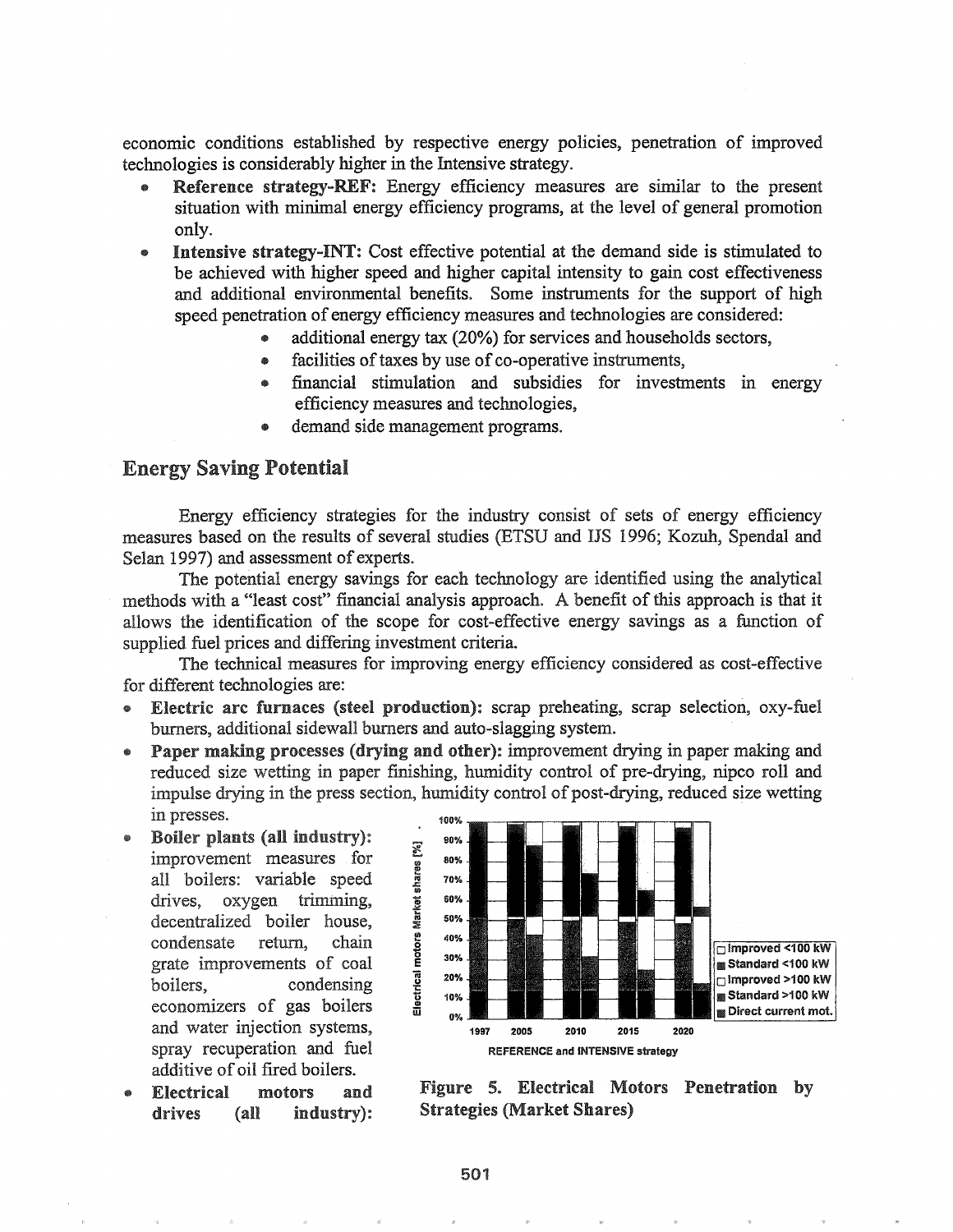replacing of old motors with new more efficient motors and installation of suitable variable speed drive -VSD (frequency inverter).

• Compressed air systems (all industry): improved control systems, better maintenance and operation and reduction in waste air due to inadequate maintenance and leaks, reduction of pressure dropping and building of air valve sub-systems for separation.

|                     |  |  | Table 1. Energy Saving Potential And Efficiency of Standard and Improved |  |  |
|---------------------|--|--|--------------------------------------------------------------------------|--|--|
| <b>Technologies</b> |  |  |                                                                          |  |  |

|                                   | Current energy | Cost effective | Efficiency of   | Efficiency of     |
|-----------------------------------|----------------|----------------|-----------------|-------------------|
|                                   | consumption    | potential      | standard        | improved process  |
|                                   | (PI/a)         | (PI/a)         | process         |                   |
| EAFs - Steel industry             | 0.88           | 0.31           | $2,06$ TJ/kt    | $1.3$ TJ/kt       |
| Thermal process in paper industry | 3.49           | 1.65           | 5,88 TJ/kt      | 3,66 TJ/kt        |
| Electrical motors (all branches)  | 9.11           | 0.61           | Efficiency      | Imp. Efficiency   |
| Compressed air<br>Ø.              | 1.79           |                | $82 - 92%$      | $EM: +4\%$        |
| Other drivers<br>d.               | 7.32           |                |                 | $VSD: +32\%$      |
| Compressed air systems            | (1,79)         | 0.36           | Intensity $= 1$ | Intensity = $0,8$ |
| Boilers (all branches)            | 17,68          | 1.17           | Efficiency      | Imp. Efficiency   |
|                                   |                |                | $72 - 85%$      | $+5 - 15%$        |
| Total                             | 31.16          | 4.09           |                 |                   |

The model's evaluation of potential to save energy in industry proves to be costeffective at 1997 energy price levels with an internal rate of return of 25%. Table 1 presents the energy saving potential in industry and the efficiency or specific energy consumption (SEC) of standard and improved technologies. We consider the "cost effective potential" as the possible energy saved, achieved the penetration of improved technologies and calculated at the assumed economic criteria (IRR, energy prices).

We assumed that all industrial processes not included in Table 1 average a 12% efficiency improvement  $(0.5\%$  p.a.) for the planning period. The penetration of energy

efficient technologies depends on the strategies applied.. Figure 5 presents the penetration of efficient and standard electrical motors by strategy for every year of the planning period..

# Industrial Combined Heat and Power (CHP)

CHP technology is generally accepted as offering large opportunities for primary energy saving in industry. Nominal installed capacity of industrial CHP units in the year 1997 was 117 MW, most as steam turbines and some as



Figure 6. CHP Capacity Development by Strategies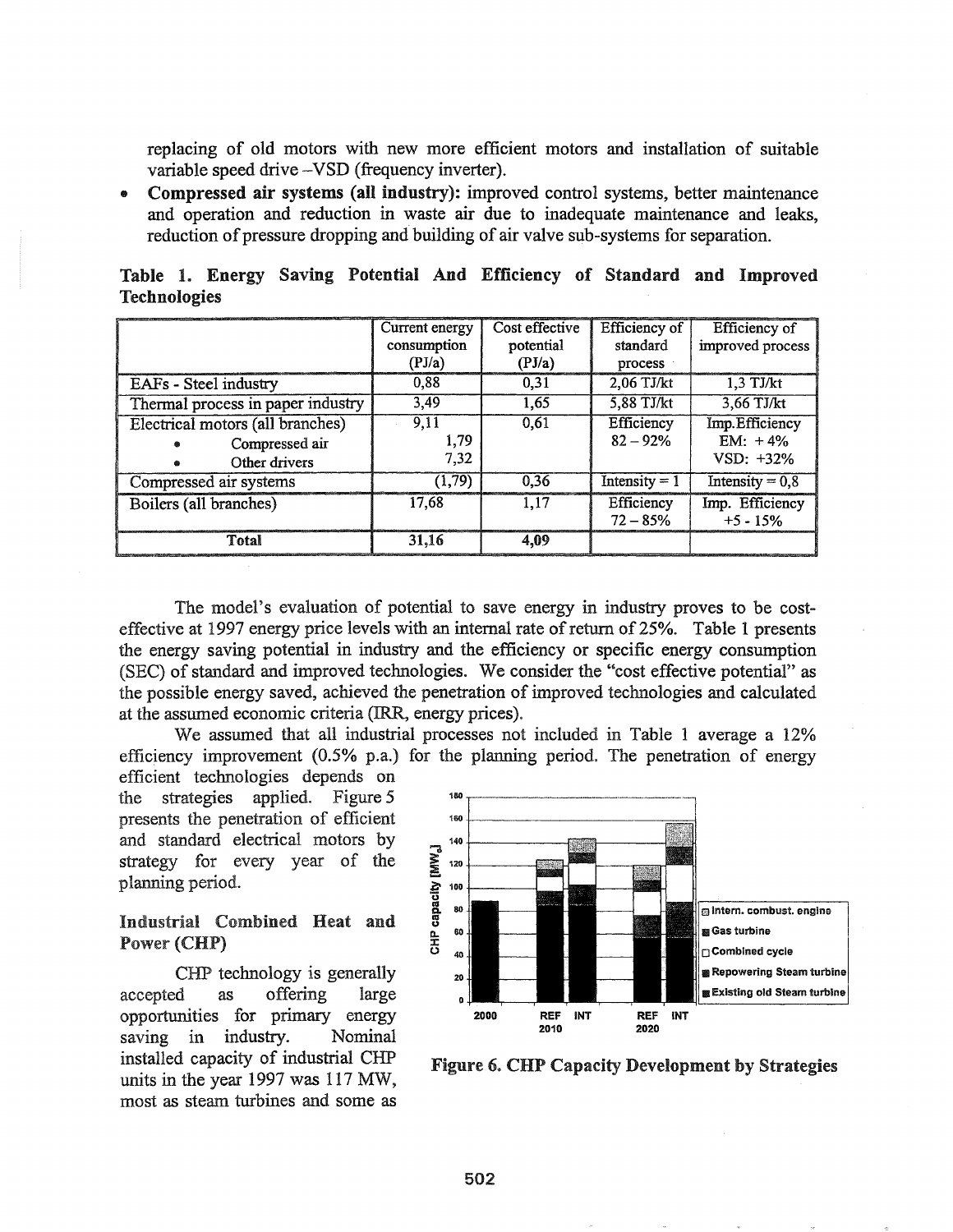steam engines. Yearly electricity production of 305 GWh shows lower operation capacity (around 87 MW). Most existing CHP units are approaching the end of their useful lifetime.

Economic potential for industrial CHP (ETSU and IJS, 1996) is estimated to 190 MW (90 MW in existing CHP locations and 100 MW in new locations). Future CHP development intensity described by both strategies (Figure 6) includes:

- repowering of existing steam turbines by additional gas turbines, and
- new combined cycle, gas turbines and internal combustion engine units.

### **Results of Simulation**

#### **Final Energy Consumption**

Figure  $7\phantom{.0}$ shows the final expected energy consumption and value added  $(VA)$  in industry for both strategies (reference and intensive) over the modeling period. Final energy con- $\operatorname{in}$ the Reference sumption strategy grows  $5,2\%$  or 3,0 PJ whereas it is decreased 1,9% or 1,1 PJ/a in the Intensive strategy for the period  $1997-2020$ .

Energy savings under the Intensive strategy are 7% or 4.1 PJ compared  $\mathsf{to}$ the Reference strategy.

Electricity consumption. Electricity consumption growth over the modeling period when compared to the base year is  $8,7\%$  or 430 GWh/a in Reference and -4,1% or 203 GWh in the Intensive strategy (Figure 8).

Electricity consumption is reduced 12,7% or 633 GWh/a in the Intensive strategy when compared to the Reference strategy.

Fuel consumption. Fuels use declines  $0.4$  PJ or  $1\%$  in the



Figure 7. Final Energy Consumption and Value Added in Industry by Strategies



**Figure 8. Electricity and Fuel Consumption in Industry by Strategies** 

intensive strategy and increases 1,4 PJ or 3,6% in the Reference strategy by 2020 (Figure 8). The difference between strategies is 1,8 PJ or 4,6% compared to the Reference strategy in 2020.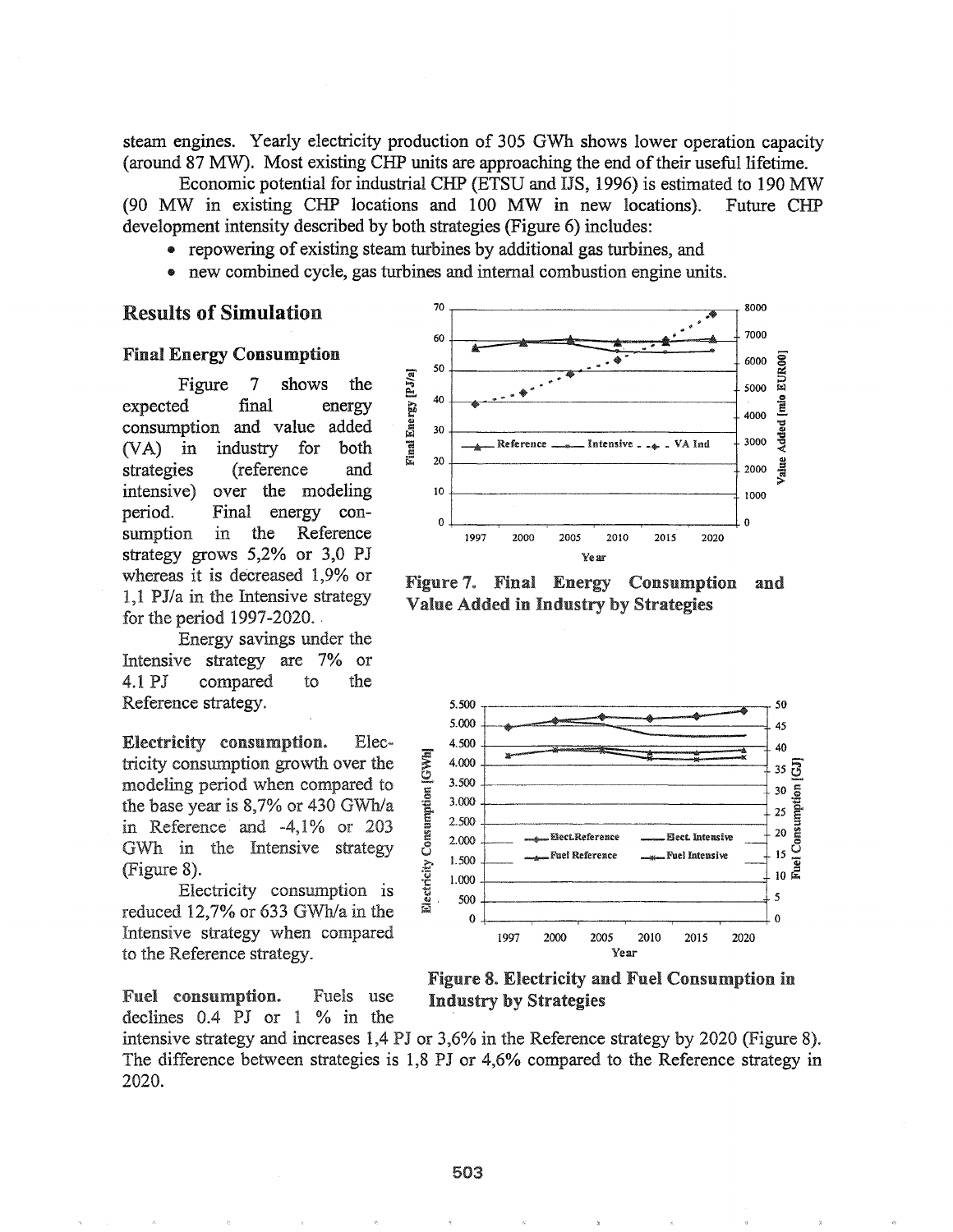### **Energy Saving**



Figure 9. The Reduction of Electricity **(Difference** Consumption **Between** Strategies)

Electricity saving. The biggest electricity savings are expected from electrical motors improved technologies including variable speed implementation  $(431 \text{ GWh})$ drive followed by the compressed air systems (145 GWh) and electrical arc furnaces  $(58$  GWh) (Figure 9).

Process heat saving. The consumption of process heat in paper making in the year 2020 is reduced 27,6% or 285 GWh (or the process heat saving) in the Intensive strategy when compared to the Reference strategy (Figure 10).

Figure 10. The **Reduction** of **Process Consumption** Heat in Paper **Making (Difference Between Strategies).** 



Figure 11. Total Industrial CHP Electricity Production from CHP in industry by **Strategies** 

#### **Electricity Production from CHP**

The total industrial CHP electricity production (Figure 11) in the 2020 increases 165% or 502 GWh/a (compared to the base year) in the Intensive strategy, whereas in the Reference strategy the increase is only 92% or 281 GWh due to less favorable conditions assumed for CHP investment.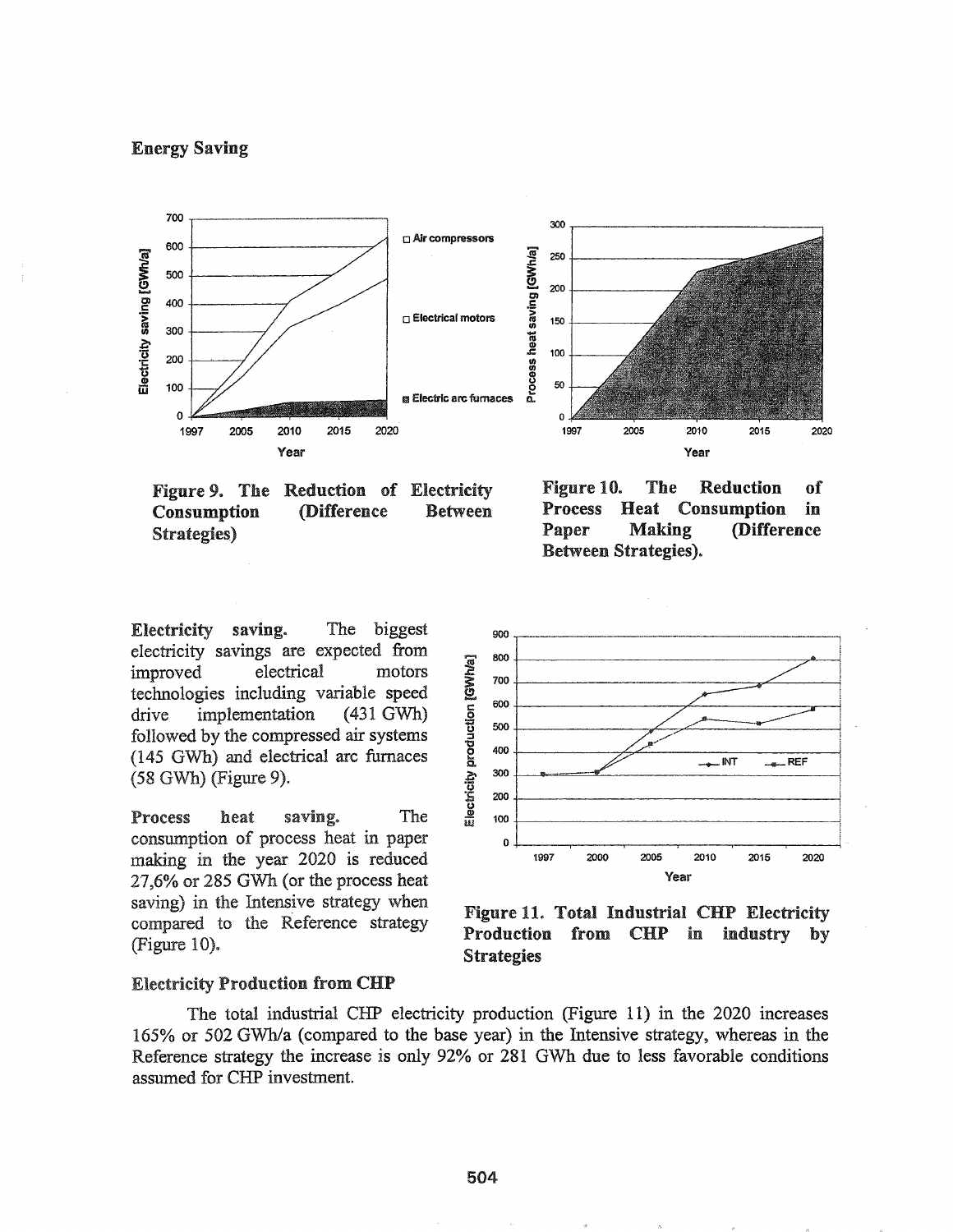#### Carbon. Dioxide Emission

Carbon dioxide  $(CO<sub>2</sub>)$  emissions are directly proportional to fuel use and do not depend on the technologies<sup>3</sup>. Total  $CO<sub>2</sub>$ emissions in industry (including direct and indirect emissions caused by purchased electricity and heat from a public network) are presented in Figure 12. Emissions are increasing for 2 % (82 kilotons) over the planning period in the reference strategy whereas in Intensive strategy 7,8 % (-324 kilotons) decrease is achieved compared to the base year 1997.



Figure 12. Total (Direct and Indirect)  $CO<sub>2</sub>$ Emission from Industry by Strategies.

The reduction of  $CO<sub>2</sub>$  emission in Intensive strategy in the year 2020 is 14% (-406 kilotons) compared to the Reference strategy.

# Conclusion

We used newly developed tools to analyze the impact on the penetration of several energy efficient technologies under different policy strategies. The industrial model used is built within the reference energy model of Slovenia (RES) to enable analysis of the impact of certain strategies at a global level. The Intensive energy efficiency strategy is preferable as it offers substantially lower use of final energy and a reduction of  $CO<sub>2</sub>$  emissions when compared to the Reference strategy at the same level of industrial output. Similarly, it was found that CHP capacity in the Intensive strategy will be appreciably higher than in the Reference strategy, which will further decrease primary energy demand. Increasing energy efficiency in industry requires investments in more energy efficient technologies supported by appropriate demand side management programs. Besides those described in this paper, the results of simulation also defines impacts on energy use, emissions and energy costs on the national level. In this analysis, we considered only currently available energy efficient technologies. In the future, new and upcoming technology improvements, as well as new energy efficiency measures should be included in the model and considered for further analysis.

<sup>&</sup>lt;sup>3</sup> The CO<sub>2</sub> emission factors are assumed to remain constant in all cases. No CO<sub>2</sub> cleaning technologies are expected to penetrate the market during the planning period.